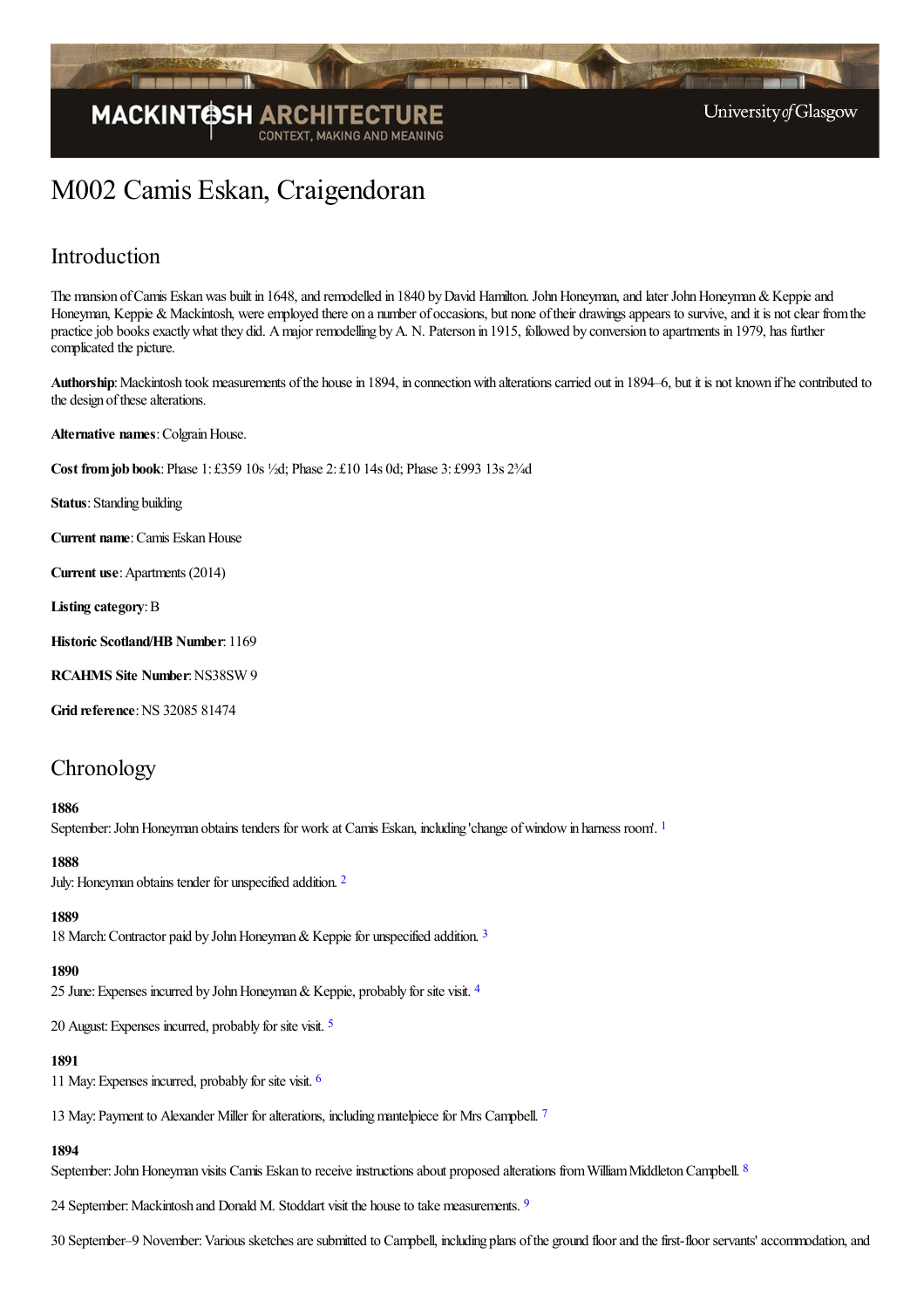<span id="page-1-0"></span>details of proposed panelling in the billiard room and cupboards in the dining room. <sup>[10](#page-5-7)</sup>

#### <span id="page-1-1"></span>**1896**

30 September: Final payments for 'additions and alterations'. <sup>[11](#page-5-8)</sup>

#### <span id="page-1-2"></span>**1914**

6 January: Tenders obtained for 'new roof and lead work, etc.' [12](#page-5-9)

# Description

<span id="page-1-3"></span>The mansion of Camis Eskan was built in [1](#page-5-10)648, and remodelled in 1840 by David Hamilton for Colin Campbell of Breadalbane. <sup>1</sup> John Honeyman, and later John Honeyman & Keppie and Honeyman, Keppie & Mackintosh, were employed there on a number of occasions, but none of their drawings appears to survive, and it is not clear from the practice job books exactly what they did. A major remodelling by A. N. Paterson in 1915, followed by conversion to apartments in 1979, has further complicated the picture. <sup>[2](#page-5-11)</sup>

<span id="page-1-7"></span><span id="page-1-6"></span><span id="page-1-5"></span><span id="page-1-4"></span>Honeyman had already carried out work costing almost £300 for the owner, William Middleton Campbell, in 1886–8, including repairs to a staircase and alterations to a window in the harness room.<sup>[3](#page-5-12)</sup> In March 1889, John Honeyman & Keppie completed further unspecified alterations, involving both mason work and slater work. <sup>[4](#page-5-13)</sup> The following summer, and again in May 1891, they incurred minor expenses, probably for site visits. <sup>[5](#page-5-14)</sup> The May 1891 visit seems to have been in connection with work carried out by the contractor Alexander Miller, for which he was paid £34 15s 9d that month (including £10 6s 0d for a mantelpiece for Mrs Campbell). <sup>[6](#page-5-15)</sup>

<span id="page-1-10"></span><span id="page-1-9"></span><span id="page-1-8"></span>Honeyman visited again in September 1894, and received instructions from Campbell about further alterations, and later that month Mackintosh and Donald M. Stoddart went to the house to take measurements. <sup>[7](#page-5-16)</sup> Sketches were submitted to the client, including plans of the ground floor and servants' accommodation on the first-floor, as well as details of proposed panelling in the billiard room and cupboards in the dining room, and in December tenders were received for mason, wright, slater, plaster and plumber work. <sup>[8](#page-5-17)</sup> There is little detail in the job book about what work was done, and it is not clear if any building was actually carried out until 18[9](#page-5-18)6, when Miller received payments in September amounting to almost £1000. 9 In 2000, the interior was said to retain decoration from its 1840 and 1915 phases, but photographs show nothing that obviously dates from the 1890s. <sup>[10](#page-5-19)</sup>

<span id="page-1-13"></span><span id="page-1-12"></span><span id="page-1-11"></span>In January 1914, the practice obtained tenders for re-roofing. <sup>[11](#page-5-20)</sup> Although the job book does not record any corresponding payments to contractors, the practice received fees of £35 in connection with Camis Eskan at the end of the month.  $12$ 

# People

#### **Clients:**

<span id="page-1-14"></span>• William Middleton Campbell

#### **Contractors:**

- George Candlish
- Danskin & Purdie
- Livingstone & Landels
- Alexander Miller
- James Spy

# Job Book

The job books of Honeyman & Keppie (later Honeyman, Keppie & Mackintosh) are now held by The Hunterian, University of Glasgow and include four volumes related to the Mackintosh period. The books were used by the firm to keep a project-by-project, day-by-day record of contractors, suppliers and expenditure. The name of a project and/or client is usually at the top of the left-hand page, followed by information about tradesmen who tendered. The name ofthe measurer (quantity surveyor) is usually at thetop oftheright-hand page, followed by information about payments to contractorsand suppliers. All ofthe data for M002 is entered in the tables below.

Page numbering is not consistent in the job books. Sometimes a single number refers to a double-page spread and sometimes each page is individually numbered. Here, each image of a double-page spread is identified by the number given at the top of the left-hand page. (Images of all of the pages from the four job books can be found at **Browse Job Books**, Visit Book and Cash Book.)

The following information about M002 has been extracted from the job books:

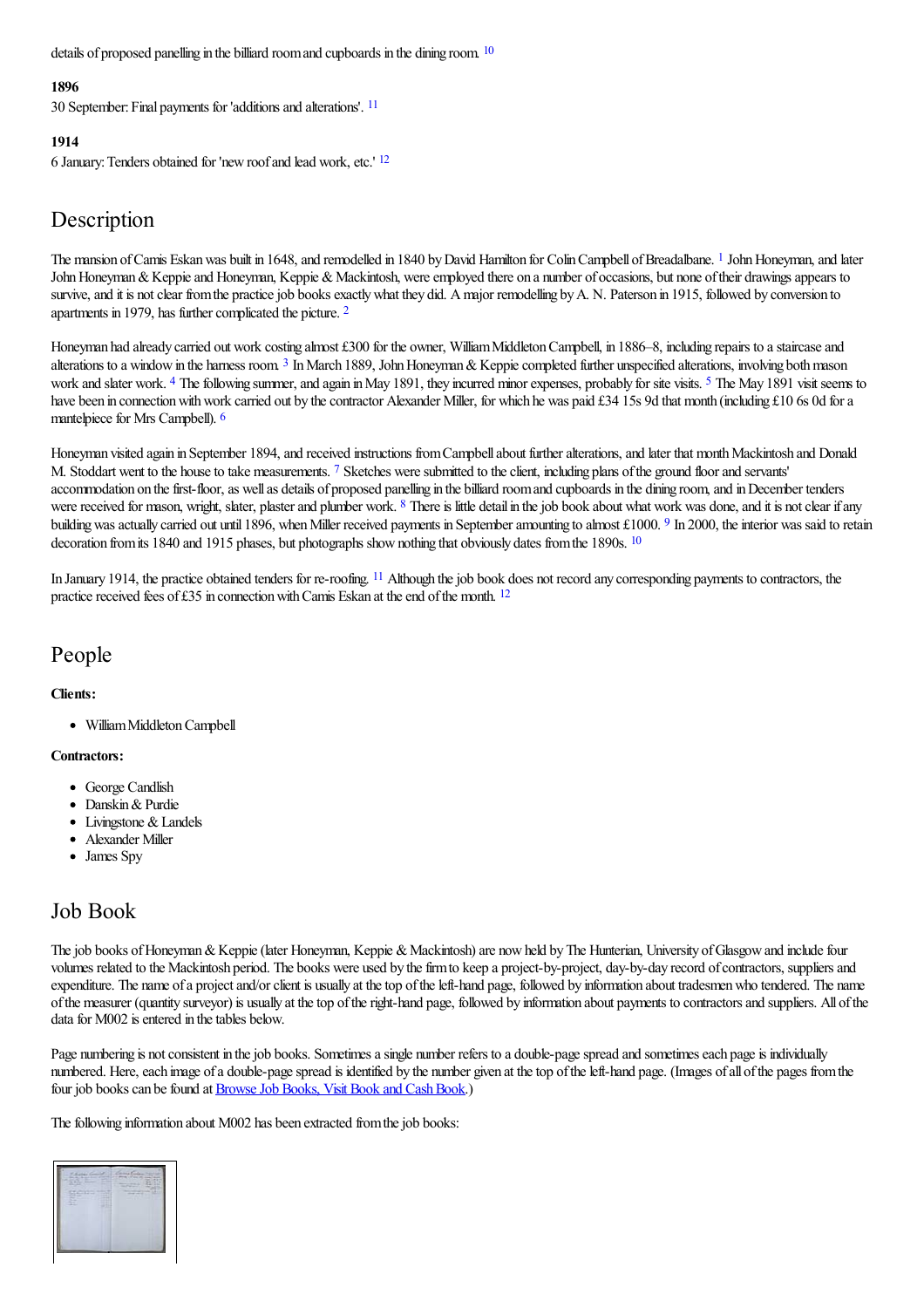### **Client**:WilliamMiddletonCampbell

#### **Measurer:** Livingstone & Landels

#### **Tenders**:

<span id="page-2-0"></span>

| <b>Contractor</b>   | <b>Type</b> | <b>Address</b>      | Date                | <b>Value</b>             | <b>Accepted</b> |
|---------------------|-------------|---------------------|---------------------|--------------------------|-----------------|
| William Bain        | all works   | Bainfield, Cardross | no data in job book | £356 18s 9d              | no              |
| James Spy           | all works   | Row                 | <b>July 1888</b>    | £358 17s 0d 1            | yes             |
| Alexander Henderson | all works   | Helensburgh         | no data in job book | £371 5s $3\frac{1}{4}$ d | no              |
| William Jack        | all works   | Helensburgh         | no data in job book | £378 0s 0d               | no              |

#### **Payments (trades):**

<span id="page-2-1"></span>

| <b>Name</b> | <b>Type</b> | Payment out sum                                            |
|-------------|-------------|------------------------------------------------------------|
| James Spy   | mason       | Payment date: 18 March 1889<br>£154 18s $10\frac{1}{2}d$ 2 |
| James Spy   | wright      | Payment date: 18 March 1889<br>£108 14s $5\frac{1}{2}$ d   |
| James Spy   | plaster     | Payment date: 18 March 1889<br>£22 0s $11\frac{1}{2}$ d    |
| James Spy   | plumber     | Payment date: 18 March 1889<br>£30 18s 4d $3$              |
| James Spy   | slater      | Payment date: 18 March 1889<br>£37 8s 11d 4                |

#### <span id="page-2-3"></span><span id="page-2-2"></span>**Payments (suppliers):**

| $- - -$<br>ханк | T |
|-----------------|---|
|                 |   |

<span id="page-2-4"></span>**Measurer fee payment:** £[5](#page-5-26) 8s 6d <sup>5</sup> (no data in job book)

### Phase 2: Additions and alterations, 1894–5



**Client**:WilliamMiddletonCampbell

**Measurer**:George Candlish

**Tenders**:

| <b>Type</b> | <b>Address</b>      | <b>Date</b>      | <b>Value</b>        | Accepted |
|-------------|---------------------|------------------|---------------------|----------|
| mason       | Helensburgh         | 13 December 1894 | £200 $0s$ 0d        | yes      |
| mason       | Helensburgh         | 13 December 1894 | £225 $0s$ 0d        | no       |
| mason       | no data in job book | 13 December 1894 | £220 $1s$ 3d        | no       |
| mason       | no data in job book | 13 December 1894 | no data in job book | no       |
| wright      | Helensburgh         | 13 December 1894 | £248 $0s$ 0d        | yes      |
| wright      | Helensburgh         | 13 December 1894 | £250 $0s$ 0d        | no       |
| wright      | no data in job book | 13 December 1894 | £232 $0s$ 0d        | no       |
|             |                     |                  |                     |          |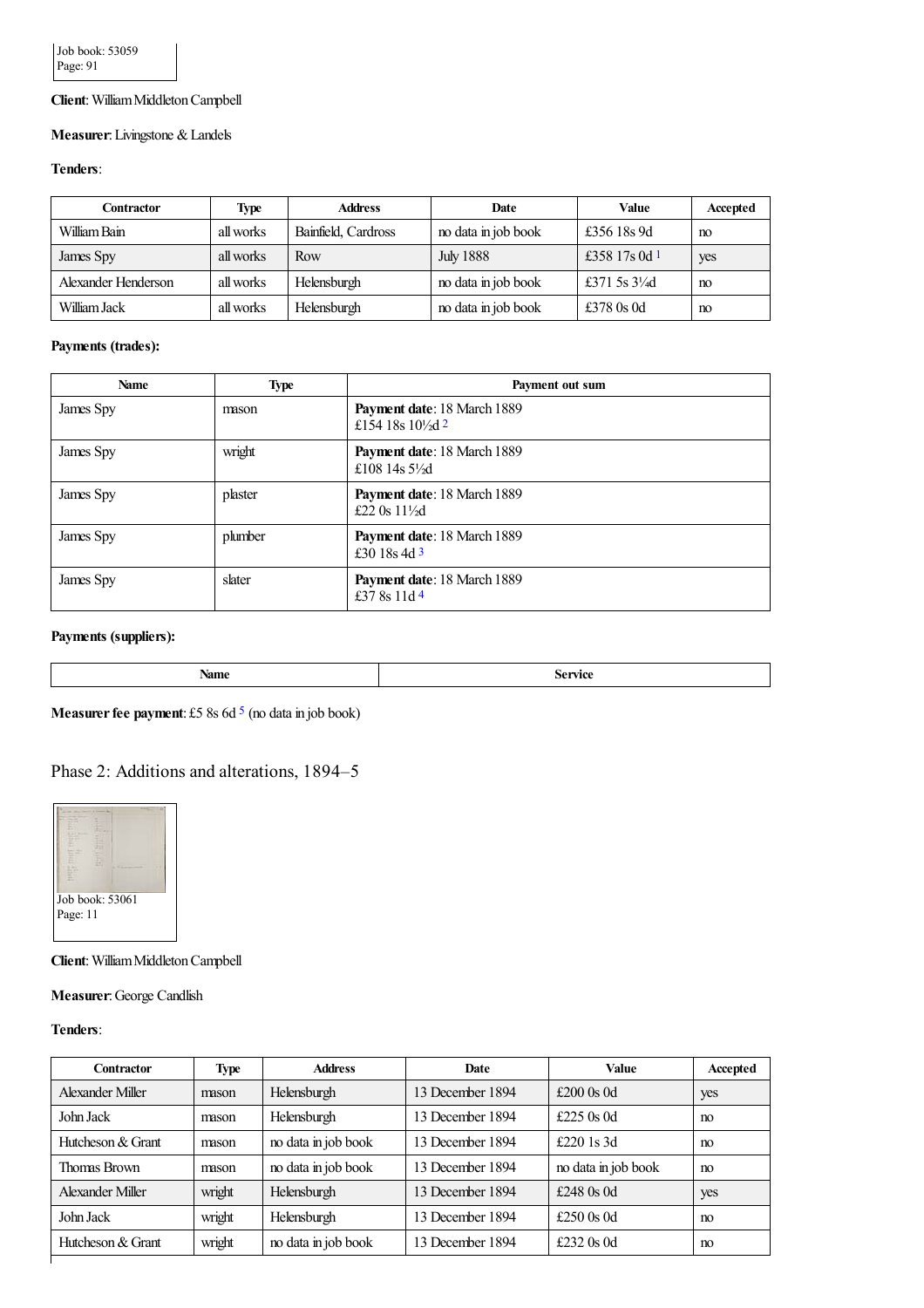| <b>Thomas Brown</b> | wright  | no data in job book | 13 December 1894 | no data in job book      | no  |
|---------------------|---------|---------------------|------------------|--------------------------|-----|
| Alexander Miller    | slater  | Helensburgh         | 13 December 1894 | £19 $0s$ 0d              | yes |
| John Jack           | slater  | Helensburgh         | 13 December 1894 | £20 15s $1\frac{1}{2}$ d | no  |
| Hutcheson & Grant   | slater  | no data in job book | 13 December 1894 | £24.5s.7d                | no  |
| <b>Thomas Brown</b> | slater  | no data in job book | 13 December 1894 | no data in job book      | no  |
| Alexander Miller    | plaster | Helensburgh         | 13 December 1894 | £36 $10s$ 6d             | yes |
| John Jack           | plaster | Helensburgh         | 13 December 1894 | £35 19s 2d               | no  |
| Hutcheson & Grant   | plaster | no data in job book | 13 December 1894 | £46 $0s$ 6d              | no  |
| <b>Thomas Brown</b> | plaster | no data in job book | 13 December 1894 | no data in job book      | no  |
| Alexander Miller    | plumber | Helensburgh         | 13 December 1894 | £33 $0s$ 0d              | yes |
| John Jack           | plumber | Helensburgh         | 13 December 1894 | £43 $0s$ 0d              | no  |
| Hutcheson & Grant   | plumber | no data in job book | 13 December 1894 | £41 15s 0d               | no  |
| Thomas Brown        | plumber | no data in job book | 13 December 1894 | no data in job book      | no  |

### **Payments (trades):**

<span id="page-3-0"></span>

| Name             | Type       | Payment out sum                                   |
|------------------|------------|---------------------------------------------------|
| Alexander Miller | all trades | <b>Payment date: 28 June 1895</b><br>£10 14s 0d 6 |

# Phase 3: Additions and alterations, 1896



# **Client**:WilliamMiddletonCampbell

# **Measurer**:George Candlish

**Tenders**:

<span id="page-3-4"></span><span id="page-3-3"></span><span id="page-3-2"></span><span id="page-3-1"></span>

| <b>Contractor</b>   | <b>Type</b> | <b>Address</b>        | <b>Date</b>         | <b>Value</b> | Accepted       |
|---------------------|-------------|-----------------------|---------------------|--------------|----------------|
| Alexander Miller 7  | mason       | Helensburgh           | no data in job book | £337 10s 0d  | yes            |
| John Jack           | mason       | Helensburgh           | no data in job book | £343 0s 0d   | no             |
| Hutcheson & Grant   | mason       | Pitt Street, Glasgow  | no data in job book | £355 0s 0d   | no             |
| <b>Thomas Brown</b> | mason       | Rottenrow, Glasgow    | no data in job book | £350 0s 0d   | no             |
| Alexander Miller 8  | wright      | Helensburgh           | no data in job book | £216 10s 11d | yes            |
| John Jack           | wright      | Helensburgh           | no data in job book | £255 0s 0d   | no             |
| Hutcheson & Grant   | wright      | Pitt Street, Glasgow  | no data in job book | £237 9s 3d   | n <sub>0</sub> |
| <b>Thomas Brown</b> | wright      | Rottenrow, Glasgow    | no data in job book | £238 9s 5d   | no             |
| Alexander Miller 9  | plumber     | Helensburgh           | no data in job book | £101 $0s$ 0d | yes            |
| John Jack           | plumber     | Helensburgh           | no data in job book | £105 0s 0d   | no             |
| Hutcheson & Grant   | plumber     | Pitt Strteet, Glasgow | no data in job book | £1178s0d     | no             |
| <b>Thomas Brown</b> | plumber     | Rottenrow, Glasgow    | no data in job book | £109 3s 8d   | n <sub>0</sub> |
| Alexander Miller 10 | slater      | Helensburgh           | no data in job book | £30 $0s$ 0d  | yes            |
| John Jack           | slater      | Helensburgh           | no data in job book | £44 13s 4d   | no             |
| Hutcheson & Grant   | slater      | Pitt Street, Glasgow  | no data in job book | £40 $0s$ 0d  | n <sub>0</sub> |
| Thomas Brown        | slater      | Rottenrow, Glasgow    | no data in job book | £34 19s 9d   | no             |
|                     |             |                       |                     |              |                |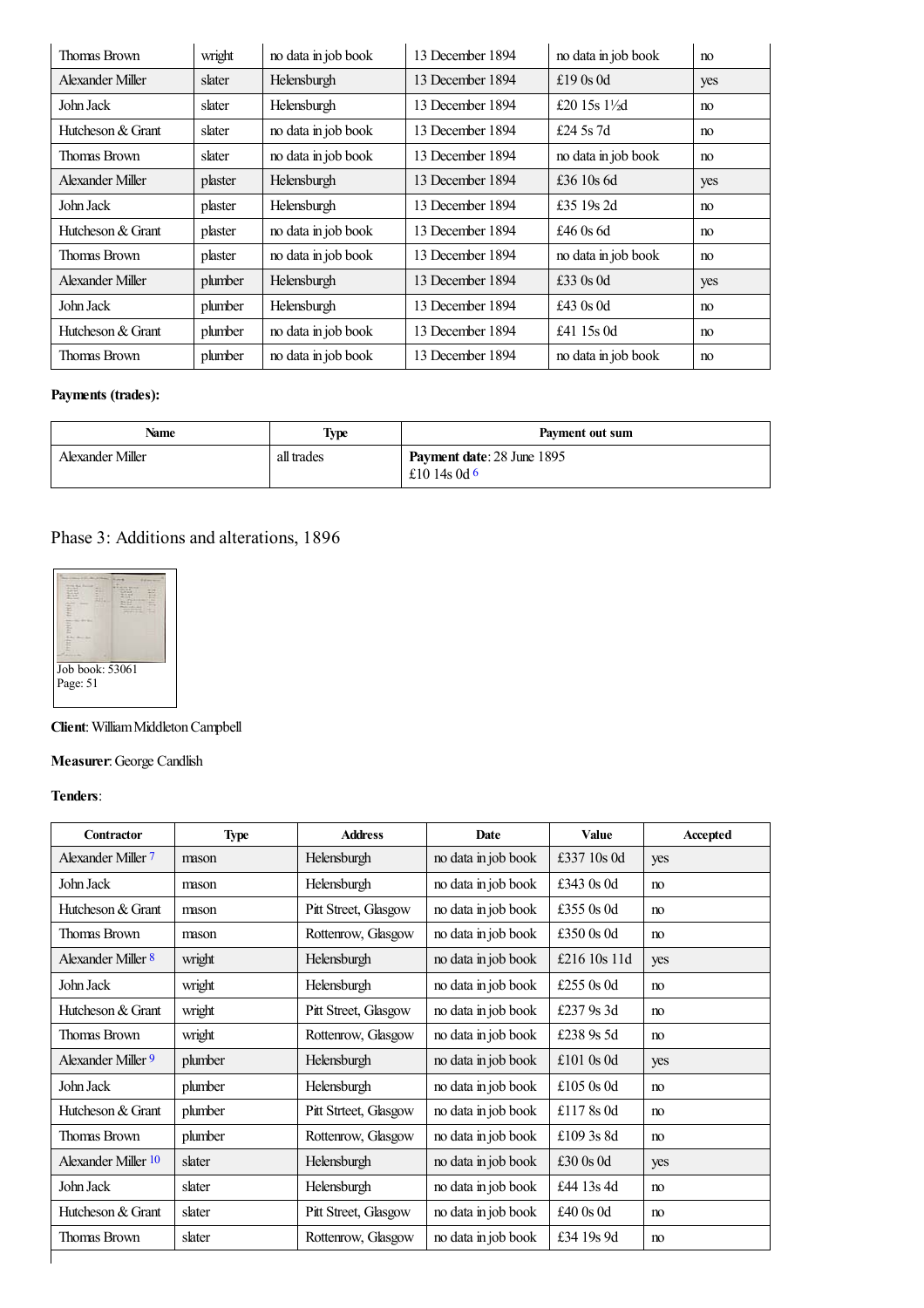<span id="page-4-2"></span>

| Alexander Miller 11 | plaster             | Helensburgh          | no data in job book | £101 2s $6d$  | yes                         |
|---------------------|---------------------|----------------------|---------------------|---------------|-----------------------------|
| John Jack           | plaster             | Helensburgh          | no data in job book | £1114s4d      | no                          |
| Hutcheson & Grant   | plaster             | Pitt Street, Glasgow | no data in job book | £104 3s 2d    | no                          |
| Thomas Brown        | plaster             | Rottenrow, Glasgow   | no data in job book | £101 9s 9d    | no                          |
| no data in job book | no data in job book | no data in job book  | no data in job book | £153 0s 0d 12 | yes<br>$(12$ February 1896) |

### <span id="page-4-3"></span>**Payments (trades):**

<span id="page-4-4"></span>

| <b>Name</b>      | <b>Type</b>         | Payment out sum                                                   |
|------------------|---------------------|-------------------------------------------------------------------|
| Alexander Miller | mason               | Payment date: 30 September 1896<br>£294 8s $8\frac{1}{2}$ d       |
| Alexander Miller | wright              | Payment date: 30 September 1896<br>£282 18s 5d                    |
| Alexander Miller | plumber             | Payment date: 30 September 1896<br>£92 3s 111/4d                  |
| Alexander Miller | slater              | Payment date: 30 September 1896<br>£28 0s 6d $13$                 |
| Alexander Miller | plaster             | Payment date: 30 September 1896<br>£124 15s 5d                    |
| Alexander Miller | painter             | Payment date: 30 September 1896<br>£12 11s $2\frac{1}{2}$         |
| Alexander Miller | no data in job book | Payment date: 30 September 1896<br>£158 15s 01/ <sub>2</sub> d 14 |

## <span id="page-4-5"></span>Phase 4: 'new roof and lead work, etc.', 1914



<span id="page-4-6"></span>**Client**: William Middleton Campbell <sup>[15](#page-6-6)</sup>

#### **Measurer**:Danskin&Purdie

### **Tenders**:

| <b>Contractor</b> | Type    | <b>Address</b>                      | Date           | Value        | Accepted            |
|-------------------|---------|-------------------------------------|----------------|--------------|---------------------|
| William Gilchrist | roofing | 53 West Princes Street, Helensburgh | 6 January 1914 | £764 11s 9d  | no data in job book |
| James Grant       | roofing | 128 Pitt Street, Glasgow            | 6 January 1914 | £744 19s 10d | no data in job book |
| William Jack      | roofing | 9 King Street East, Helensburgh     | 6 January 1914 | £741 12s 5d  | no data in job book |

# Bibliography

### Published

Frank ArneilWalkerand Fiona Sinclair, *Buildings of Scotland: Argyll and Bute*, London:Penguin, 2000, p. 195

### Notes:

<span id="page-4-0"></span>[1](#page-0-0): The Hunterian, University of Glasgow: John Honeyman & Keppie job book, GLAHA 53059, p. 77.

<span id="page-4-1"></span>[2](#page-0-1): The Hunterian, University of Glasgow: John Honeyman & Keppie job book, GLAHA 53059, p. 91.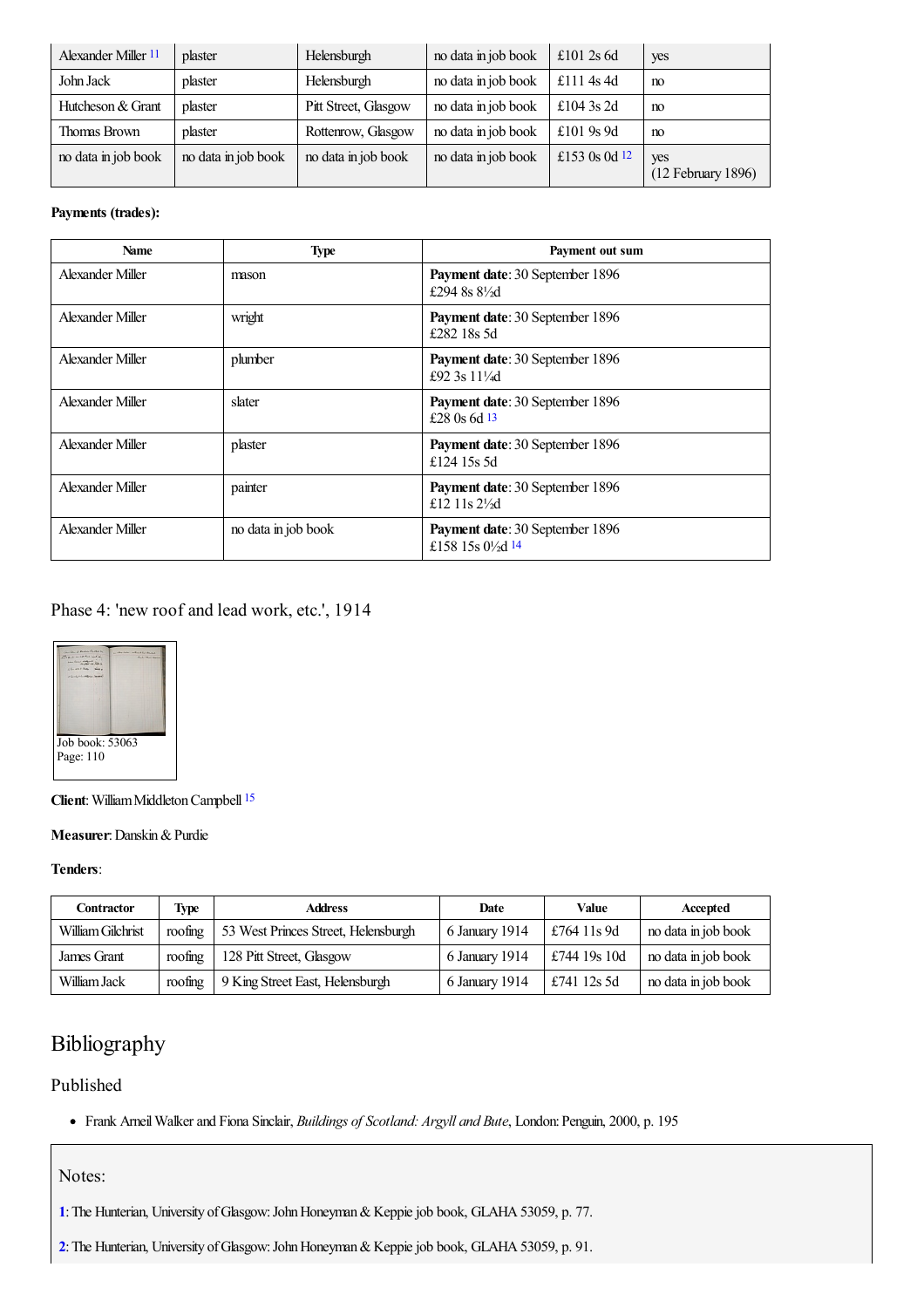<span id="page-5-0"></span>:The Hunterian, University ofGlasgow:JohnHoneyman&Keppiejob book, GLAHA53059, p. 91.

<span id="page-5-1"></span>:The Hunterian, University ofGlasgow:JohnHoneyman&Keppie/ Honeyman, Keppie &Mackintosh / Keppie Henderson cash book, 1889–1917, GLAHA 53079, p. 7.

<span id="page-5-2"></span>:The Hunterian, University ofGlasgow:JohnHoneyman&Keppie/ Honeyman, Keppie &Mackintosh / Keppie Henderson cash book, 1889–1917, GLAHA 53079, p. 8.

<span id="page-5-3"></span>:The Hunterian, University ofGlasgow:JohnHoneyman&Keppie/ Honeyman, Keppie &Mackintosh / Keppie Henderson cash book, 1889–1917, GLAHA53079, p. 11.

<span id="page-5-4"></span>: The Hunterian, University of Glasgow: John Honeyman & Keppie job book, GLAHA 53059, p. 77. The record of this payment is appended to an earlier entry for Camis Eskan.

<span id="page-5-5"></span>: The Hunterian, University of Glasgow: John Honeyman & Keppie visit book, GLAHA 53060, p. 33.

<span id="page-5-6"></span>: The Hunterian, University of Glasgow: John Honeyman & Keppie visit book, GLAHA 53060, p. 33.

<span id="page-5-7"></span>:The Hunterian, University ofGlasgow:JohnHoneyman&Keppie visit book, GLAHA53060, p. 33.

<span id="page-5-8"></span>:The Hunterian, University ofGlasgow:JohnHoneyman&Keppie/Honeyman, Keppie &Mackintosh job book, GLAHA53061, p. 51.

<span id="page-5-9"></span>:The Hunterian, University ofGlasgow:JohnHoneyman&Keppiejob book, GLAHA53063. p. 110.

<span id="page-5-10"></span>:Frank ArneilWalkerand Fiona Sinclair, *Buildings of Scotland: Argyll and Bute*, London:Penguin, 2000, p. 195.

<span id="page-5-11"></span>:Frank ArneilWalkerand Fiona Sinclair, *Buildings of Scotland: Argyll and Bute*, London:Penguin, 2000, p. 195.

<span id="page-5-12"></span>: The Hunterian, University of Glasgow: John Honeyman & Keppie job book, GLAHA 53059, p. 77.

<span id="page-5-13"></span>:The Hunterian, University ofGlasgow:JohnHoneyman&Keppiejob book, GLAHA53059, p. 91.

<span id="page-5-14"></span>:The Hunterian, University ofGlasgow:JohnHoneyman&Keppie/ Honeyman, Keppie &Mackintosh / Keppie Henderson cash book, 1889–1917, GLAHA53079, pp. 7, 8, 11.

<span id="page-5-15"></span>: The Hunterian, University of Glasgow: John Honeyman & Keppie job book, GLAHA 53059, p. 77. The record of this payment is appended to an earlier entry for Camis Eskan.

<span id="page-5-16"></span>:The Hunterian, University ofGlasgow:JohnHoneyman&Keppie visit book, GLAHA53060, p. 33.

<span id="page-5-17"></span>: The Hunterian, University of Glasgow: John Honeyman & Keppie visit book, GLAHA 53060, p. 33; The Hunterian, University of Glasgow: John Honeyman & Keppie / Honeyman, Keppie & Mackintosh job book, GLAHA 53061, p. 11.

<span id="page-5-18"></span>: The Hunterian, University of Glasgow: The Hunterian, University of Glasgow: John Honeyman & Keppie / Honeyman, Keppie & Mackintosh job book, GLAHA 53061, p. 51.

<span id="page-5-19"></span>:Frank ArneilWalkerand Fiona Sinclair, *Buildings of Scotland: Argyll and Bute*, London:Penguin, 2000, p. 195.

<span id="page-5-20"></span>: The Hunterian, University of Glasgow: Honeyman, Keppie & Mackintosh job book, GLAHA 53063, p. 110.

<span id="page-5-21"></span>:The Hunterian, University ofGlasgow:JohnHoneyman&Keppie/ Honeyman, Keppie &Mackintosh / Keppie Henderson cash book, 1889–1917, GLAHA 53079, p. 165.

<span id="page-5-22"></span>:Abstract ofestimates:'DiggingMason&Brick work: £163 18s 8d; Wright work: £106 2s 0d; Slater work: £33 18s 2d; Plumber work: £31 11s 1d; Plaster work: £20 18s 0d; Allowance: £2 10s 0d.

<span id="page-5-23"></span>: James Spy's total payment was reduced by 15s 0d on account of six cartloads of sand at 2s 6d per cart, presumably supplied by the client.

<span id="page-5-24"></span>: 'Includes laying on water extra £2.'

<span id="page-5-25"></span>: 'Includes felt extra £4.6.6.' £2 0s 0d deducted 'for welsh slates being used'.

<span id="page-5-26"></span>:Figures in left-hand margin appear to be measurer's fees.

<span id="page-5-27"></span>: For 'jobbing at staircase fire.'

<span id="page-5-28"></span>: Recorded as 'Wm. Miller', presumably a mistake for 'Alex Miller', to whom payment was made.

<span id="page-5-29"></span>: Recorded as 'Wm. Miller', presumably a mistake for 'Alex Miller', to whom payment was made.